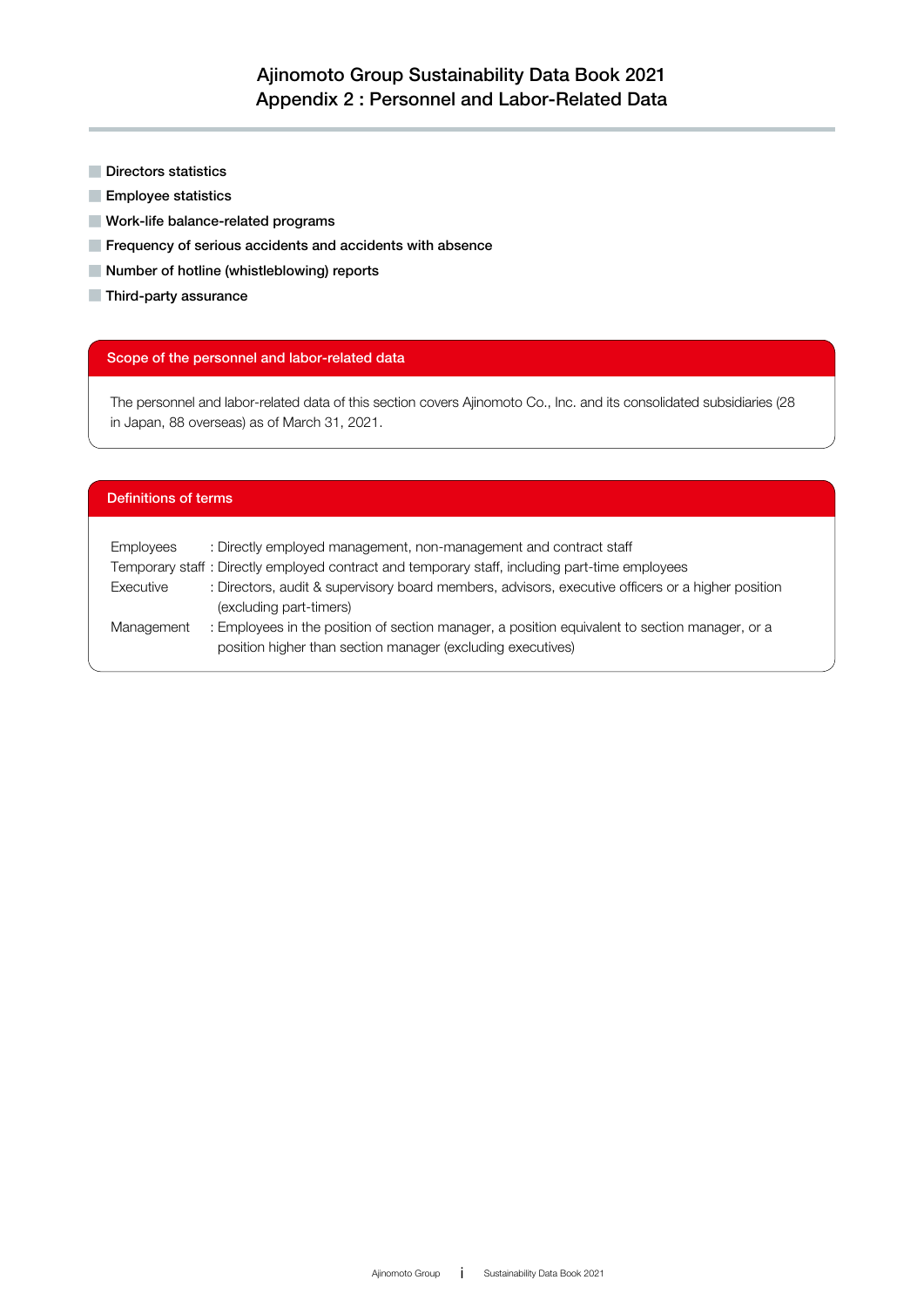## Director statistics

| Number of directors (Ajinomoto Co., Inc.)<br>(persons) |                                                     |                     |                     |                  |                |              |                     |             |              |                     |                     |         |
|--------------------------------------------------------|-----------------------------------------------------|---------------------|---------------------|------------------|----------------|--------------|---------------------|-------------|--------------|---------------------|---------------------|---------|
|                                                        |                                                     | as of June 30, 2019 |                     |                  |                |              | as of June 30, 2020 |             |              |                     | as of June 30, 2021 |         |
|                                                        |                                                     | <b>Total</b>        | Male                | Female           |                | <b>Total</b> | Male                | Female      | <b>Total</b> |                     | Male                | Female  |
| Ajinomoto Co., Inc.                                    |                                                     | 9                   |                     |                  | $\overline{2}$ | 9            |                     |             | 2            | 11                  | 8                   | 3       |
| Ratio                                                  |                                                     | 100%                | 78%                 |                  | 22%            | 100%         | 78%                 | 22%         |              | 100%                | 73%                 | 27%     |
|                                                        | Directors by age (Ajinomoto Co., Inc.)<br>(persons) |                     |                     |                  |                |              |                     |             |              |                     |                     |         |
|                                                        |                                                     |                     | as of June 30, 2019 |                  |                |              | as of June 30, 2020 |             |              | as of June 30, 2021 |                     |         |
|                                                        | <b>Total</b>                                        | age < 30            | age<br>$30 - 50$    | $^\circ$ age 50- | <b>Total</b>   | age  < 30    | age<br>$30 - 50$    | $q$ age 50- | <b>Total</b> | age  < 30           | age<br>$30 - 50$    | age 50- |
| Ajinomoto Co., Inc.                                    | 9                                                   | 0'                  | 0                   | 9                | 9              |              | 0                   | 9           | 11           | 0                   |                     |         |
| Ratio                                                  | 100%                                                | 0%                  | 0%                  | 100%             | 100%           | $0\%$        | 0%                  | 100%        | 100%         | 0%                  | 0%                  | 100%    |

# Employee statistics

## Number of Ajinomoto Group employees

| Number of Ajinomoto Group employees |              |                          |                          |              |                          |                |              |                          | (persons)      |
|-------------------------------------|--------------|--------------------------|--------------------------|--------------|--------------------------|----------------|--------------|--------------------------|----------------|
|                                     |              | FY2018                   |                          |              | FY2019                   |                |              | FY2020                   |                |
|                                     | <b>Total</b> | <b>Male</b>              | Female                   | <b>Total</b> | Male                     | Female         | <b>Total</b> | Male                     | Female         |
| Ajinomoto Group total               | 44,199       |                          |                          | 41,533       |                          |                | 42,542       |                          |                |
| Employees                           | 34,504       | 24,467                   | 10,037                   | 32,509       | 22,894                   | 9,615          | 33,461       | 23,536                   | 9,924          |
| Management                          | 4,911        | 3,804                    | 1,107                    | 4,839        | 3,674                    | 1,165          | 4,977        | 3,685                    | 1,292          |
| Non-management                      | 29,521       | 20,607                   | 8,914                    | 27,580       | 19,151                   | 8,429          | 28,397       | 19,784                   | 8,614          |
| Contract staff                      | 72           | 56                       | 16                       | 90           | 69                       | 21             | 86           | 67                       | 19             |
| Temporary staff                     | 9,695        | $\overline{a}$           | $\overline{\phantom{a}}$ | 9,024        | $\overline{\phantom{a}}$ | $\frac{1}{2}$  | 9,081        | $\overline{\phantom{a}}$ |                |
| Japan                               | 14,991       | L.                       | $\overline{a}$           | 13,196       | $\overline{a}$           |                | 12,636       | $\overline{a}$           |                |
| Employees                           | 9,219        | 6,913                    | 2,306                    | 7,945        | 5,781                    | 2,164          | 7,709        | 5,570                    | 2,140          |
| Management                          | 2,203        | 2,024                    | 179                      | 2,037        | 1,840                    | 197            | 1,952        | 1,746                    | 206            |
| Non-management                      | 6,944        | 4,833                    | 2,111                    | 5,818        | 3,872                    | 1,946          | 5,671        | 3,757                    | 1,914          |
| Contract staff                      | 72           | 56                       | 16                       | 90           | 69                       | 21             | 86           | 67                       | 19             |
| Temporary staff                     | 5,772        | $\overline{\phantom{a}}$ | $\overline{a}$           | 5,251        | $\frac{1}{2}$            | L,             | 4,927        | $\overline{a}$           | Ĭ.             |
| Asia                                | 17,305       |                          | $\overline{\phantom{a}}$ | 16,251       | $\overline{\phantom{a}}$ | $\overline{a}$ | 17,130       | $\overline{\phantom{a}}$ | ÷,             |
| Employees                           | 13,819       | 9,730                    | 4,089                    | 12,873       | 9,195                    | 3,678          | 13,765       | 9,825                    | 3,940          |
| Management                          | 1,597        | 1,008                    | 589                      | 1,607        | 1,016                    | 591            | 1,789        | 1,121                    | 668            |
| Non-management                      | 12,222       | 8,722                    | 3,500                    | 11,266       | 8,179                    | 3,087          | 11,976       | 8,704                    | 3,272          |
| Temporary staff                     | 3,486        | ÷,                       | $\overline{a}$           | 3,378        | $\overline{\phantom{a}}$ | L,             | 3,365        | $\frac{1}{2}$            |                |
| EMEA <sup>[1]</sup>                 | 3,972        | $\overline{\phantom{a}}$ | $\overline{\phantom{a}}$ | 3,951        | $\overline{\phantom{a}}$ | L.             | 3,974        | $\overline{\phantom{a}}$ | ÷.             |
| Employees                           | 3,557        | 2,458                    | 1,099                    | 3,584        | 2,478                    | 1,106          | 3,600        | 2,476                    | 1,124          |
| Management                          | 420          | 290                      | 130                      | 465          | 317                      | 148            | 497          | 329                      | 168            |
| Non-management                      | 3,137        | 2,168                    | 969                      | 3,119        | 2,161                    | 958            | 3,102        | 2,147                    | 955            |
| Temporary staff                     | 415          |                          |                          | 367          |                          | L,             | 374          |                          |                |
| The Americas                        | 7,931        |                          |                          | 8,135        |                          |                | 8,802        |                          |                |
| Employees                           | 7,909        | 5,366                    | 2,543                    | 8,107        | 5,440                    | 2,667          | 8,387        | 5,666                    | 2,721          |
| Management                          | 691          | 482                      | 209                      | 730          | 501                      | 229            | 738          | 490                      | 249            |
| Non-management                      | 7,218        | 4,884                    | 2,334                    | 7,377        | 4,939                    | 2,438          | 7,648        | 5,176                    | 2,472          |
| Temporary staff                     | 22           |                          |                          | 28           |                          | $\overline{a}$ | 415          | $\blacksquare$           | $\overline{a}$ |
| Ref.: Ajinomoto Co., Inc.           | 3,928        | 2,638                    | 1,290                    | 3,607        | 2,437                    | 1,170          | 3,404        | 2,286                    | 1,118          |
| Employees                           | 3,494        | 2,444                    | 1,050                    | 3,401        | 2,327                    | 1,074          | 3,184        | 2,177                    | 1,007          |
| Management                          | 1,098        | 994                      | 104                      | 1,105        | 989                      | 116            | 989          | 876                      | 113            |
| Non-management                      | 2,324        | 1,394                    | 930                      | 2,206        | 1,269                    | 937            | 2,109        | 1,234                    | 875            |
| Contract staff                      | 72           | 56                       | 16                       | 90           | 69                       | 21             | 86           | 67                       | 19             |
| Temporary staff                     | 434          | 194                      | 240                      | 206          | 110                      | 96             | 220          | 109                      | 111            |

[1] Europe, the Middle East and Africa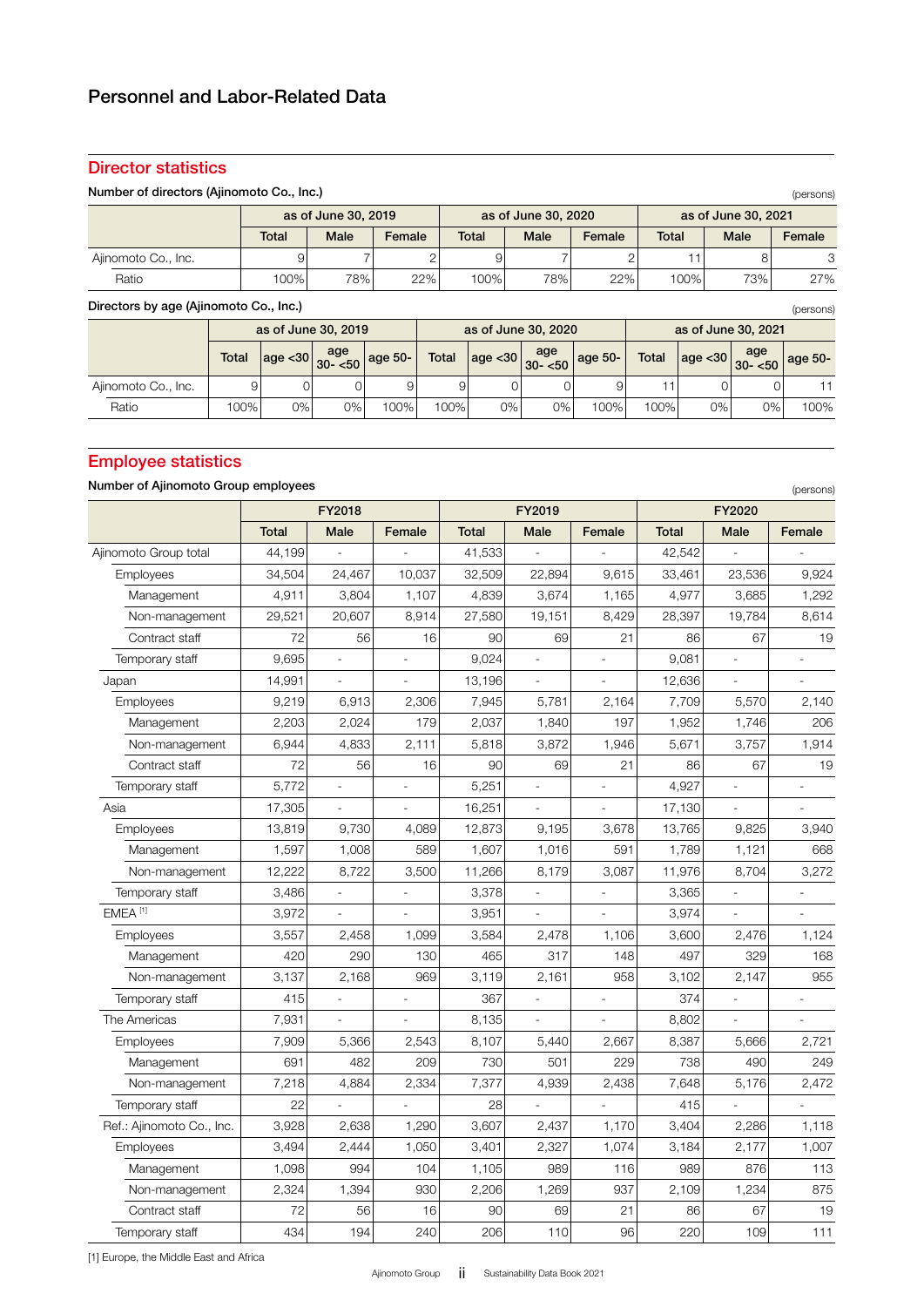### Ajinomoto Group employee ratio

| Numbers in parentheses indicate male and female percentages. |  |  |
|--------------------------------------------------------------|--|--|
|--------------------------------------------------------------|--|--|

|                              | FY2018       |                          |                          |              | FY2019         |                          | FY2020       |                          |          |  |
|------------------------------|--------------|--------------------------|--------------------------|--------------|----------------|--------------------------|--------------|--------------------------|----------|--|
|                              | <b>Total</b> | Male                     | Female                   | <b>Total</b> | Male           | Female                   | <b>Total</b> | Male                     | Female   |  |
| Ajinomoto Group total        | 100%         |                          |                          | 100%         |                |                          | 100%         |                          |          |  |
| Employees                    | 78%          | (71%)                    | (29%)                    | 78%          | (70%)          | (30%)                    | 79%          | (70%)                    | (30%)    |  |
| Management                   | 11%          | (77%)                    | (23%)                    | 12%          | (76%)          | (24%)                    | 12%          | (74%)                    | (26%)    |  |
| Non-management               | 67%          | (70%)                    | (30%)                    | 66%          | (69%)          | (31%)                    | 67%          | (70%)                    | (30%)    |  |
| Contract staff               | 0%           | (78%)                    | (22%)                    | 0%           | (77%)          | (23%)                    | 0%           | (78%)                    | (22%)    |  |
| Temporary staff              | 22%          |                          |                          | 22%          |                | ÷,                       | 21%          |                          |          |  |
| Japan                        | 100%         | $\frac{1}{2}$            |                          | 100%         | $\overline{a}$ | $\overline{\phantom{0}}$ | 100%         | $\overline{a}$           |          |  |
| Employees                    | 61%          | (75%)                    | (25%)                    | 60%          | (73%)          | (27%)                    | 61%          | (72%)                    | (28%)    |  |
| Management                   | 15%          | (92%)                    | (8%)                     | 15%          | (90%)          | (10%)                    | 15%          | (89%)                    | $(11\%)$ |  |
| Non-management               | 46%          | (70%)                    | (30%)                    | 44%          | (67%)          | (33%)                    | 45%          | (66%)                    | (34%)    |  |
| Contract staff               | 0%           | (78%)                    | (22%)                    | 1%           | (77%)          | (23%)                    | 1%           | (78%)                    | (22%)    |  |
| Temporary staff              | 39%          |                          | $\blacksquare$           | 40%          | $\overline{a}$ | $\overline{a}$           | 39%          | $\overline{a}$           |          |  |
| Asia                         | 100%         | $\overline{\phantom{a}}$ | $\overline{\phantom{a}}$ | 100%         | $\frac{1}{2}$  | $\overline{\phantom{a}}$ | 100%         | $\overline{\phantom{a}}$ | l,       |  |
| Employees                    | 80%          | (70%)                    | (30%)                    | 79%          | (71%)          | (29%)                    | 80%          | (71%)                    | (29%)    |  |
| Management                   | 9%           | (63%)                    | (37%)                    | 10%          | (63%)          | (37%)                    | 10%          | (63%)                    | (37%)    |  |
| Non-management               | 71%          | (71%)                    | (29%)                    | 69%          | (73%)          | (27%)                    | 70%          | (73%)                    | (27%)    |  |
| Temporary staff              | 20%          |                          |                          | 21%          |                | $\overline{a}$           | 20%          |                          |          |  |
| <b>EMEA</b>                  | 100%         | $\overline{a}$           |                          | 100%         |                | $\frac{1}{2}$            | 100%         |                          |          |  |
| Employees                    | 90%          | (69%)                    | (31%)                    | 91%          | (69%)          | (31%)                    | 91%          | (69%)                    | (31%)    |  |
| Management                   | 11%          | (69%)                    | (31%)                    | 12%          | (68%)          | (32%)                    | 13%          | (66%)                    | (34%)    |  |
| Non-management               | 79%          | (69%)                    | (31%)                    | 79%          | (69%)          | (31%)                    | 78%          | (69%)                    | (31%)    |  |
| Temporary staff              | 10%          |                          |                          | 9%           |                |                          | 9%           |                          |          |  |
| The Americas                 | 100%         | $\blacksquare$           | $\Box$                   | 100%         | $\overline{a}$ | $\frac{1}{2}$            | 100%         | $\blacksquare$           | L,       |  |
| Employees                    | 100%         | (68%)                    | (32%)                    | 100%         | (67%)          | (33%)                    | 95%          | (68%)                    | (32%)    |  |
| Management                   | 9%           | (70%)                    | (30%)                    | 9%           | (69%)          | (31%)                    | 8%           | (66%)                    | (34%)    |  |
| Non-management               | 91%          | (68%)                    | (32%)                    | 91%          | (67%)          | (33%)                    | 87%          | (68%)                    | (32%)    |  |
| Temporary staff              | 0%           |                          |                          | 0%           |                |                          | 5%           |                          |          |  |
| Ref.: Ajinomoto Co.,<br>Inc. | 100%         | (67%)                    | (33%)                    | 100%         | (68%)          | (32%)                    | 100%         | (67%)                    | (33%)    |  |
| Employees                    | 89%          | (70%)                    | (30%)                    | 94%          | (68%)          | (32%)                    | 94%          | (68%)                    | (32%)    |  |
| Management                   | 28%          | (91%)                    | (9% )                    | 31%          | (90%)          | (10%)                    | 29%          | (89%)                    | (11%)    |  |
| Non-management               | 59%          | (60%)                    | (40%)                    | 61%          | (58%)          | (42%)                    | 62%          | (59%)                    | (41%)    |  |
| Contract staff               | 2%           | (78%)                    | (22%)                    | 2%           | (77%)          | (23%)                    | 3%           | (78%)                    | (22%)    |  |
| Temporary staff              | 11%          | (45%)                    | (55%)                    | 6%           | (53%)          | (47%)                    | 6%           | (50%)                    | (50%)    |  |

### Group employees by region





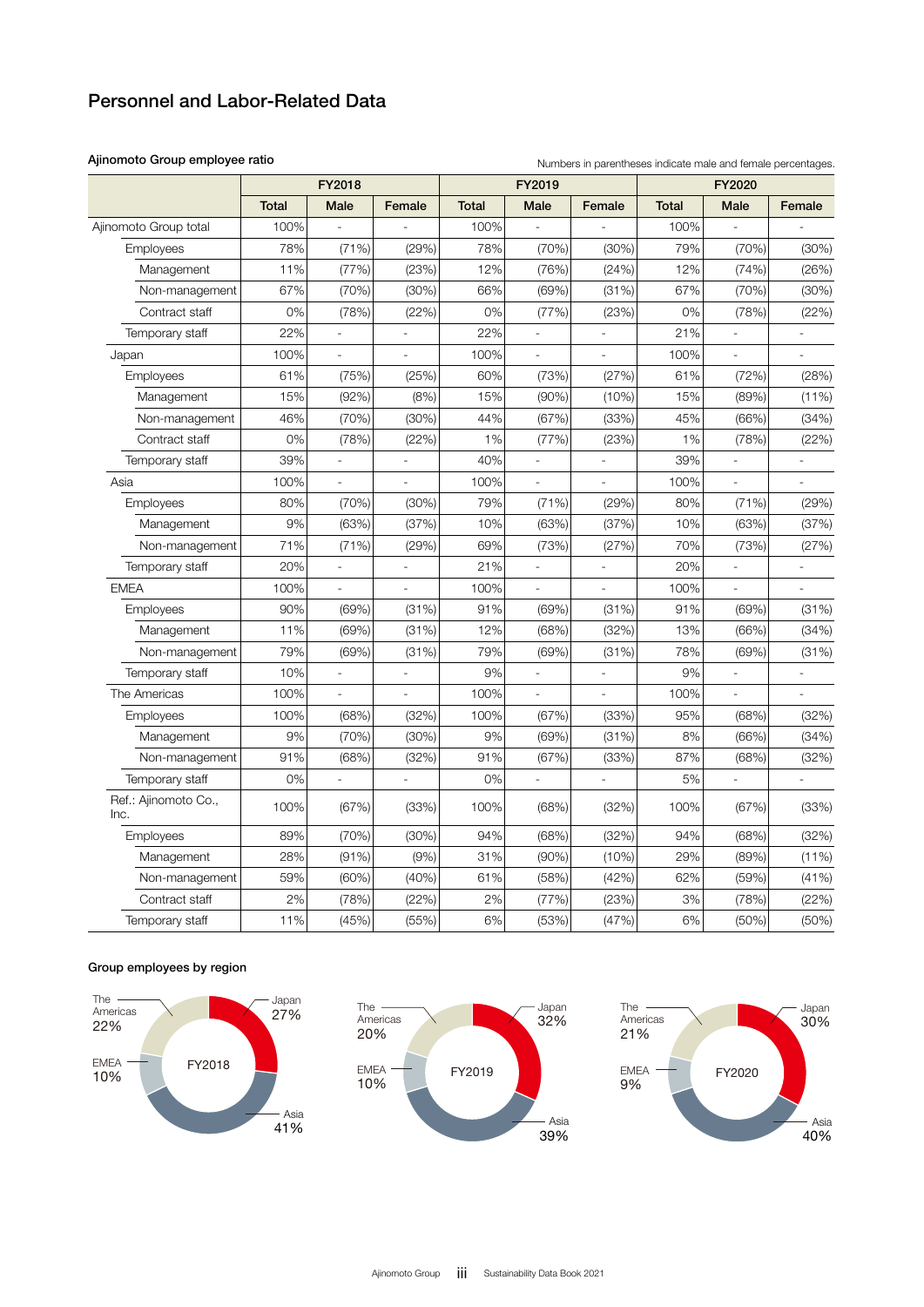### Ratio of locally hired overseas executives

| Ratio of locally hired overseas executives<br>(persons) |                  |        |        |  |  |  |  |  |  |
|---------------------------------------------------------|------------------|--------|--------|--|--|--|--|--|--|
|                                                         | FY2018           | FY2019 | FY2020 |  |  |  |  |  |  |
| Total overseas executives                               | 178 <sub>1</sub> | 177    | 163    |  |  |  |  |  |  |
| Local executives                                        | 73               | 72     | 63     |  |  |  |  |  |  |
| Local executive ratio                                   | 41%              | 41%    | 39%    |  |  |  |  |  |  |

| Number of new nifes, retention rate                       |              |                          |        |              |        |          |              |       | (persons)                |  |
|-----------------------------------------------------------|--------------|--------------------------|--------|--------------|--------|----------|--------------|-------|--------------------------|--|
|                                                           |              | FY2018                   |        |              | FY2019 |          | FY2020       |       |                          |  |
|                                                           | <b>Total</b> | Male                     | Female | <b>Total</b> | Male   | Female   | <b>Total</b> | Male  | Female                   |  |
| Total number of new hires<br>(new graduates + mid-career) | 7,303        | $\overline{a}$           |        | 4,349        |        |          | 3,999        | ٠     |                          |  |
| Japan                                                     | 387          | $\overline{\phantom{a}}$ |        | 303          |        |          | 208          | ٠     |                          |  |
| Asia                                                      | 4,183        | $\overline{\phantom{a}}$ |        | 1,314        |        |          | 835          | ۰     |                          |  |
| <b>EMEA</b>                                               | 2,261        | $\overline{\phantom{a}}$ |        | 344          |        |          | 334          | ٠     |                          |  |
| The Americas                                              | 472          | $\overline{a}$           | ٠      | 2,388        | ٠      |          | 2,622        | ٠     | $\overline{\phantom{a}}$ |  |
| Ref.: Ajinomoto Co., Inc.                                 | 124          | 71                       | 53     | 99           | 57     | 42       | 73           | 50    | 23                       |  |
| New graduates                                             | 87           | 49                       | 38     | 88           | 49     | 39       | 47           | 29    | 18                       |  |
| Mid-career                                                | 37           | 22                       | 15     | 11           | 8      | 3        | 26           | 21    | 5                        |  |
| Management                                                | 4            | 4                        | 0      | $\Omega$     | 0      | $\Omega$ |              | 4     | 0                        |  |
| Non-management                                            | 33           | 18                       | 15     | 11           | 8      | 3        | 22           | 17    | 5                        |  |
| Ratio of mid-carrer<br>recruitment                        |              |                          |        |              |        |          | 35.6%        | 42.0% | 21.7%                    |  |
| Retention rate (3 years) for new graduates                |              |                          |        |              |        |          |              |       |                          |  |
| Ajinomoto Co., Inc.                                       | 92.4%        | 91.5%                    | 93.8%  | 94.5%        | 100.0% | 85.0%    | 85.9%        | 90.5% | 77.3%                    |  |

## Number of new hires, retention rate

### Diversity of new hires (Ajinomoto Co., Inc.)

|                        | Diversity of new hires (Ajinomoto Co., Inc.) |                          |                          |                          |                          |                          |                              |                |                | (persons)           |
|------------------------|----------------------------------------------|--------------------------|--------------------------|--------------------------|--------------------------|--------------------------|------------------------------|----------------|----------------|---------------------|
|                        |                                              |                          | FY2018                   |                          |                          | FY2019                   |                              |                | FY2020         |                     |
|                        |                                              | <b>Total</b>             | Male                     | Female                   | <b>Total</b>             | Male                     | Female                       | <b>Total</b>   | Male           | Female              |
| Total                  |                                              | $\overline{\phantom{a}}$ | $\sim$                   | $\overline{\phantom{a}}$ | $\overline{\phantom{a}}$ | $\overline{\phantom{a}}$ | $\overline{\phantom{a}}$     | 26             | 21             | 5                   |
|                        | age < 30                                     | $\overline{\phantom{a}}$ | $\overline{\phantom{a}}$ | $\overline{\phantom{a}}$ | $\overline{\phantom{a}}$ | $\overline{a}$           | $\overline{\phantom{a}}$     | $\overline{4}$ | 3              | $\mathbf{1}$        |
|                        | age 30-39                                    | $\overline{\phantom{a}}$ | $\overline{\phantom{a}}$ | $\overline{\phantom{a}}$ | $\overline{\phantom{a}}$ | $\overline{\phantom{a}}$ | $\overline{\phantom{a}}$     | 18             | 14             | 4                   |
| Non-<br>management     | age 40-49                                    | $\overline{\phantom{a}}$ | $\overline{\phantom{a}}$ | $\overline{a}$           | $\overline{\phantom{a}}$ | $\overline{\phantom{a}}$ | $\overline{\phantom{a}}$     | 0              | $\circ$        | $\mathbf 0$         |
|                        | age 50-59                                    | $\overline{\phantom{a}}$ | $\overline{\phantom{a}}$ | $\overline{\phantom{a}}$ | $\overline{\phantom{a}}$ | $\overline{\phantom{m}}$ | $\overline{\phantom{a}}$     | 0              | $\circ$        | $\mathbf 0$         |
|                        | age 60-                                      | $\overline{\phantom{a}}$ | $\overline{\phantom{a}}$ | $\overline{\phantom{a}}$ | $\overline{\phantom{a}}$ | $\overline{\phantom{a}}$ | $\overline{\phantom{a}}$     | $\overline{0}$ | $\mathbf 0$    | $\mathbf 0$         |
|                        | age < 30                                     | $\overline{\phantom{a}}$ | $\overline{\phantom{a}}$ | $\overline{\phantom{a}}$ | $\overline{\phantom{a}}$ | $\overline{\phantom{a}}$ | $\bar{\phantom{a}}$          | 0              | 0              | $\mathbf 0$         |
|                        | age 30-39                                    | $\overline{\phantom{a}}$ | $\sim$                   | $\overline{\phantom{a}}$ | $\overline{\phantom{a}}$ | $\overline{a}$           | $\overline{\phantom{a}}$     | $\mathbf{1}$   |                | $\mathbf 0$         |
| Management<br>(junior) | age 40-49                                    | $\overline{\phantom{0}}$ | $\overline{a}$           | $\overline{\phantom{m}}$ | $\overline{\phantom{a}}$ | ÷,                       | $\overline{a}$               | $\overline{0}$ | $\overline{O}$ | $\mathsf{O}\xspace$ |
|                        | age 50-59                                    | $\overline{\phantom{a}}$ | $\overline{\phantom{a}}$ | $\overline{\phantom{a}}$ | $\overline{\phantom{a}}$ | $\overline{\phantom{a}}$ | ÷,                           | $\overline{0}$ | $\mathbf{0}$   | $\mathbf 0$         |
|                        | age 60-                                      | $\overline{\phantom{a}}$ | $\overline{\phantom{a}}$ | $\overline{\phantom{a}}$ | $\overline{\phantom{a}}$ | $\overline{\phantom{m}}$ | $\overline{\phantom{a}}$     | $\overline{0}$ | $\Omega$       | $\mathbf 0$         |
|                        | age $<$ 30                                   | $\overline{\phantom{a}}$ | $\overline{\phantom{a}}$ | $\overline{\phantom{a}}$ | $\overline{\phantom{a}}$ | $\overline{\phantom{a}}$ | $\overline{\phantom{a}}$     | 0              | $\mathbf 0$    | $\overline{0}$      |
|                        | age 30-39                                    | $\overline{\phantom{a}}$ | $\overline{\phantom{a}}$ | $\overline{\phantom{a}}$ | $\overline{\phantom{a}}$ | $\overline{\phantom{a}}$ | $\overline{\phantom{a}}$     | 0              | $\circ$        | $\mathbf 0$         |
| Management<br>(middle) | age 40-49                                    | $\overline{\phantom{a}}$ | $\overline{\phantom{a}}$ | $\overline{\phantom{a}}$ | $\overline{\phantom{a}}$ | $\overline{\phantom{a}}$ | $\overline{\phantom{a}}$     | $\overline{2}$ | $\overline{2}$ | $\mathbf 0$         |
|                        | age 50-59                                    | $\overline{\phantom{a}}$ | $\overline{\phantom{a}}$ | $\overline{\phantom{a}}$ | $\overline{\phantom{a}}$ | $\overline{a}$           | ÷.                           | $\mathbf{1}$   | 1              | $\overline{0}$      |
|                        | age 60-                                      | $\overline{\phantom{a}}$ | $\overline{\phantom{m}}$ | $\overline{\phantom{m}}$ | $\overline{\phantom{a}}$ | $\overline{\phantom{m}}$ | $\overline{a}$               | $\overline{0}$ | $\overline{O}$ | $\mathbf 0$         |
|                        | age < 30                                     | ٠                        | $\sim$                   | $\overline{\phantom{a}}$ | ٠                        | $\overline{\phantom{a}}$ | $\overline{\phantom{a}}$     | $\overline{0}$ | $\circ$        | $\mathbf 0$         |
| Management<br>(senior) | age 30-39                                    | $\overline{\phantom{a}}$ | $\overline{\phantom{a}}$ | $\overline{a}$           | $\overline{\phantom{a}}$ | $\overline{\phantom{a}}$ | $\overline{\phantom{a}}$     | $\overline{0}$ | $\mathbf{O}$   | $\mathbf 0$         |
|                        | age 40-49                                    | $\overline{\phantom{a}}$ | $\overline{\phantom{a}}$ | $\overline{\phantom{a}}$ | $\overline{\phantom{a}}$ | $\overline{\phantom{a}}$ | $\overline{\phantom{a}}$     | $\overline{0}$ | 0              | $\mathbf 0$         |
|                        | age 50-59                                    | $\overline{\phantom{a}}$ | $\overline{\phantom{a}}$ | $\overline{\phantom{a}}$ | $\overline{\phantom{a}}$ | $\overline{\phantom{a}}$ | $\overline{\phantom{a}}$     | $\mathbf{0}$   | 0              | 0                   |
|                        | age 60-                                      | $\overline{\phantom{a}}$ | $\overline{\phantom{a}}$ | $\overline{\phantom{m}}$ | $\overline{\phantom{a}}$ | $\overline{a}$           | $\qquad \qquad \blacksquare$ | $\mathbf{O}$   | $\overline{O}$ | $\mathbf 0$         |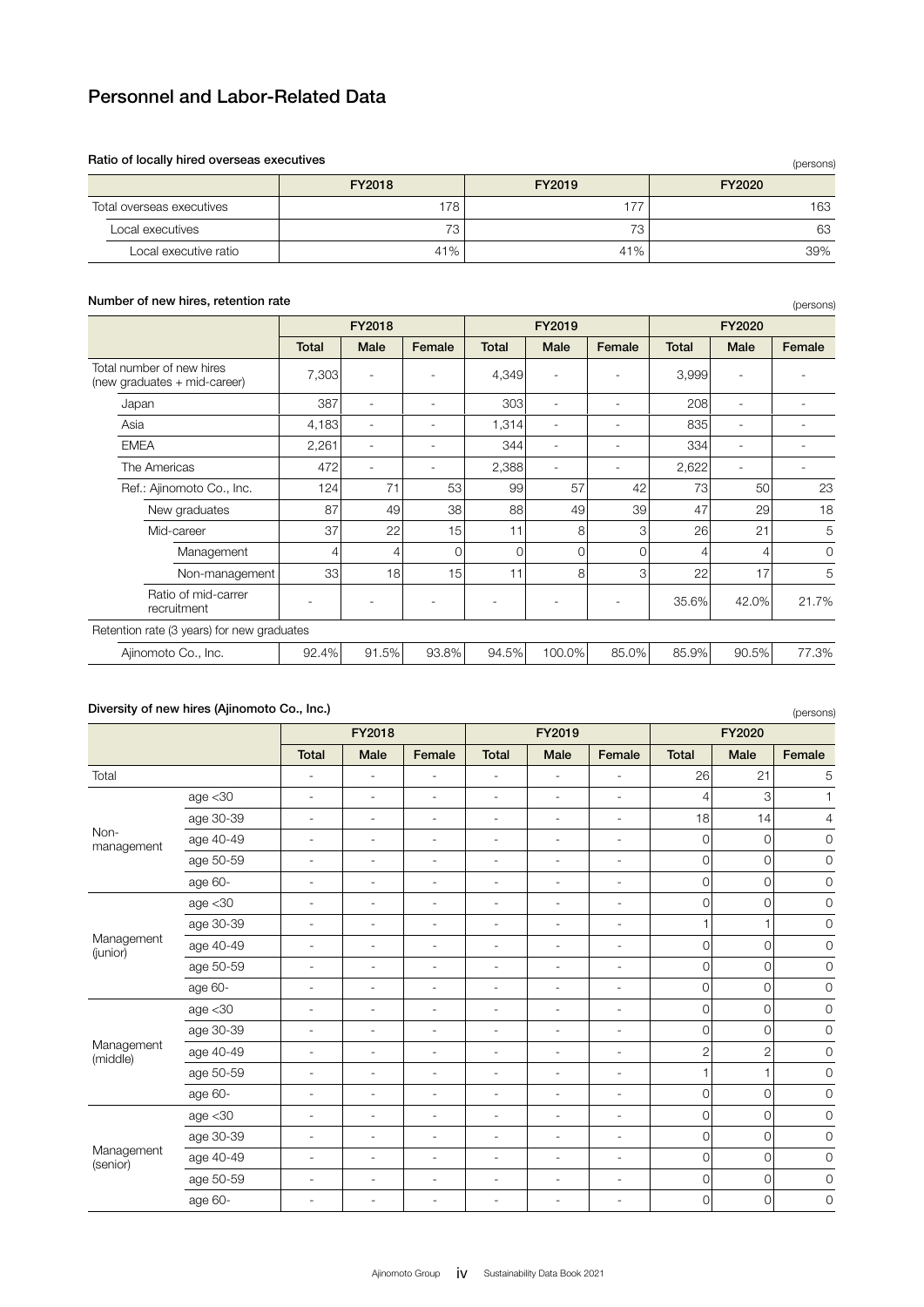| Number of retirees, turnover, reemployment                                         |              |                          |                          |              |                          |                          |              |                | (persons)    |
|------------------------------------------------------------------------------------|--------------|--------------------------|--------------------------|--------------|--------------------------|--------------------------|--------------|----------------|--------------|
|                                                                                    |              | FY2018                   |                          |              | FY2019                   |                          |              | FY2020         |              |
|                                                                                    | <b>Total</b> | Male                     | Female                   | <b>Total</b> | Male                     | Female                   | <b>Total</b> | <b>Male</b>    | Female       |
| Total number of retirees                                                           | 7,330        |                          |                          | 4,535        |                          |                          | 4,113        |                |              |
| Japan                                                                              | 361          | $\overline{\phantom{a}}$ | ٠                        | 322          | ٠                        | ٠                        | 410          | 308            | 102          |
| Retired                                                                            | 138          | $\overline{\phantom{a}}$ | $\overline{\phantom{m}}$ | 144          | $\overline{\phantom{a}}$ | $\overline{\phantom{m}}$ | 109          | 86             | 23           |
| Resigned for personal<br>reasons                                                   | 223          |                          | ÷.                       | 178          |                          |                          | 301          | 222            | 79           |
| Overseas (Resigned for personal<br>reasons, etc.)                                  | 6,969        |                          |                          | 4,213        |                          |                          | 3,703        |                |              |
| Ref.: Ajinomoto Co., Inc.                                                          | 116          | 86                       | 30                       | 135          | 100                      | 35                       | 237          | 195            | 42           |
| Retired                                                                            | 51           | 46                       | 5                        | 69           | 55                       | 14                       | 52           | 40             | 12           |
| Resigned for personal<br>reasons                                                   | 65           | 40                       | 25                       | 66           | 45                       | 21                       | $185^{[1]}$  | 155            | 30           |
| Turnover <sup>[2]</sup>                                                            |              |                          |                          |              |                          |                          |              |                |              |
| Ajinomoto Co., Inc.                                                                | 1.6%         | 1.3%                     | 2.3%                     | 1.6%         | 1.5%                     | 1.9%                     | 4.8%         | 5.6%           | 2.7%         |
| Reemployed after retirement                                                        |              |                          |                          |              |                          |                          |              |                |              |
| Japan                                                                              | 111          | $\overline{\phantom{a}}$ | $\overline{\phantom{a}}$ | 127          | $\overline{\phantom{a}}$ | ٠                        | 85           | 69             | 16           |
| Ref.: Ajinomoto Co., Inc.                                                          | 28           | ÷,                       | $\overline{\phantom{a}}$ | 36           | $\overline{\phantom{a}}$ | $\overline{\phantom{a}}$ | 29           | 24             | 5            |
| Under reemployment<br>program                                                      | 7            | $\Omega$                 | 7                        | 0            | $\Omega$                 | $\Omega$                 | $\Omega$     | $\Omega$       | $\mathbf{0}$ |
| Seniors (after retirement)                                                         | 21           | $\overline{\phantom{a}}$ | ä,                       | 36           | ٠                        |                          | 29           | 24             | 5            |
| Ref.: Number of employees registered in reemployment program (Ajinomoto Co., Inc.) |              |                          |                          |              |                          |                          |              |                |              |
| Employees registered                                                               | 46           | 4                        | 42                       | 44           | 4                        | 40                       | 45           | 5 <sup>1</sup> | 40           |
| Newly registered                                                                   | 17           |                          | 16                       | 5            | $\Omega$                 | 5                        | 6            |                | 5            |

### Number of retirees, turnover, reemployment

[1] Including 144 retirees applied for special career program.

[2] Only includes employees resign for personal reasons.

#### Number of personnel with disabilities (Japan only)

|                                | Number of personnel with disabilities (Japan only)<br>(persons) |                    |                    |  |  |  |  |  |  |  |  |
|--------------------------------|-----------------------------------------------------------------|--------------------|--------------------|--|--|--|--|--|--|--|--|
|                                | As of June 1, 2019                                              | As of June 1, 2020 | As of June 1, 2021 |  |  |  |  |  |  |  |  |
| <b>Employees</b>               | 300.5                                                           | 293.5              | 280.0              |  |  |  |  |  |  |  |  |
| Ajinomoto Co., Inc.            | 91.0                                                            | 86.0               | 85.0               |  |  |  |  |  |  |  |  |
| Group companies <sup>[3]</sup> | 209.5                                                           | 207.5              | 195.0              |  |  |  |  |  |  |  |  |
| Percentage of workforce rate   | 2.23%                                                           | 2.22%              | 2.26%              |  |  |  |  |  |  |  |  |
| Ajinomoto Co., Inc.            | 2.06%                                                           | 1.98%              | 2.01%              |  |  |  |  |  |  |  |  |
| Group companies <sup>[3]</sup> | 2.31%                                                           | $2.34\%$           | 2.39%              |  |  |  |  |  |  |  |  |

[3] Numbers refer to 17 consolidated subsidiaries with 45.5 or more regular workers, and a special-purpose subsidiary Ajinomoto Mirai Co., Ltd.

### Age, years of employment, salary

|                                                     | FY2018 |                          |        |              | FY2019                   |        | FY2020       |      |        |  |
|-----------------------------------------------------|--------|--------------------------|--------|--------------|--------------------------|--------|--------------|------|--------|--|
|                                                     | Total  | Male                     | Female | <b>Total</b> | Male                     | Female | <b>Total</b> | Male | Female |  |
| Average age                                         |        |                          |        |              |                          |        |              |      |        |  |
| Ajinomoto Co., Inc.                                 | 43.6   | 44.4                     | 41.5   | 43.9         | 44.7                     | 41.7   | 44.1         | 44.8 | 42.2   |  |
| Group companies in Japan                            | 42     | $\overline{\phantom{a}}$ | ٠      | 41.4         |                          |        | 40.4         |      |        |  |
| Overseas Group companies                            | 33.5   | $\overline{a}$           | ٠      | 37           | ٠                        |        | 36.5         | ٠    |        |  |
| Average years of employment                         |        |                          |        |              |                          |        |              |      |        |  |
| Ajinomoto Co., Inc.                                 | 19.9   | 20.6                     | 18.1   | 19.9         | 20.9                     | 17.4   | 20.2         | 20.9 | 18.4   |  |
| Group companies in Japan                            | 12.8   | $\overline{\phantom{a}}$ | ۰      | 14.1         |                          |        | 13.5         |      |        |  |
| Overseas Group companies                            | 7.6    | $\overline{\phantom{a}}$ | ٠      | 9.4          | ٠                        |        | 9.2          | ۰    |        |  |
| Average annual salary <sup>[4]</sup> (thousand yen) |        |                          |        |              |                          |        |              |      |        |  |
| Ajinomoto Co., Inc.                                 | 9,823  | $\overline{\phantom{a}}$ | ۰      | 9,557        | $\overline{\phantom{a}}$ |        | 9,971        | ۰    |        |  |

[4] Average for employees (excluding contract staff)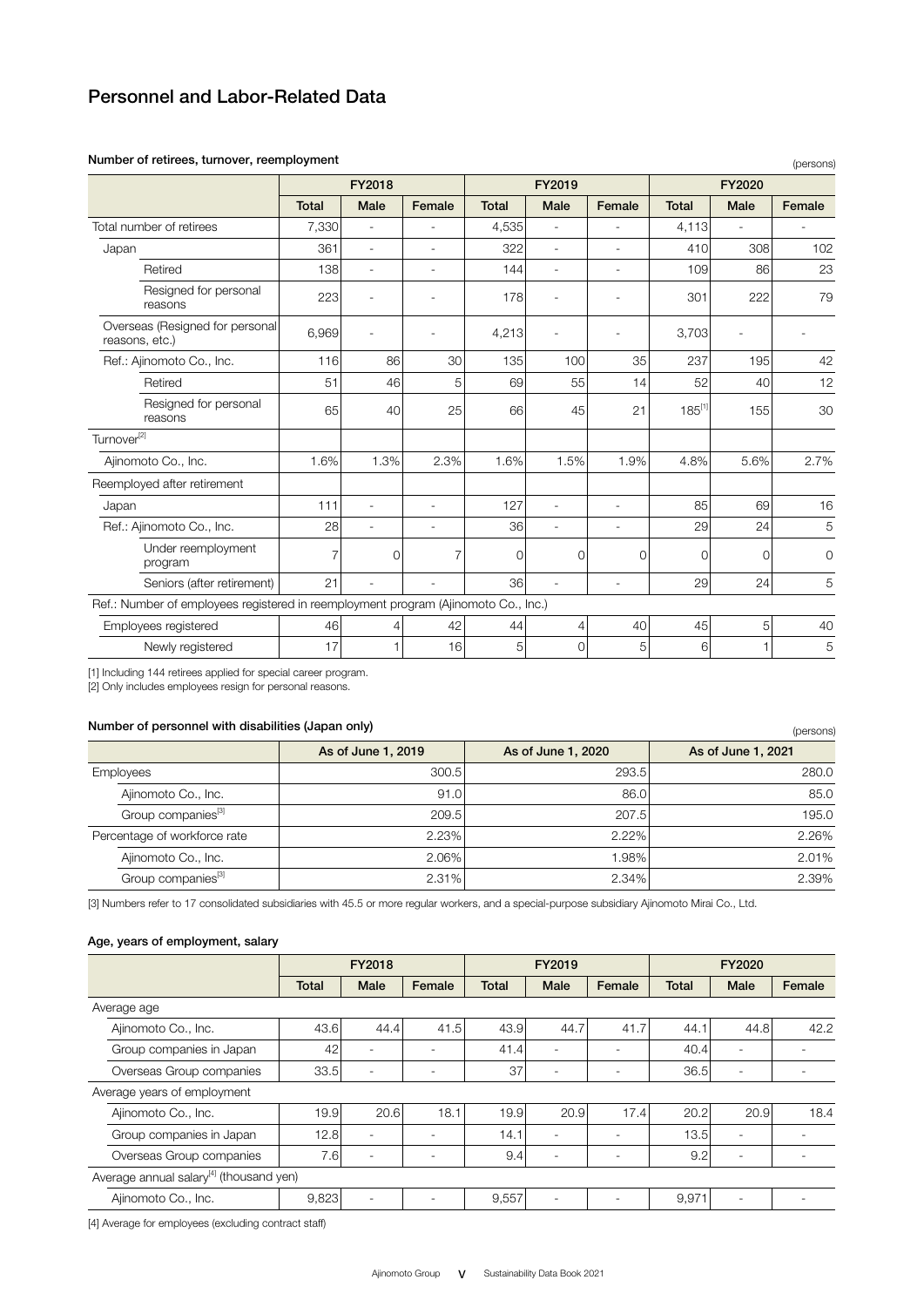| Number of employees (without contract stari) by age (A)momoto Co., mc. only) |              |                          |        |              |                          |                          |              |       | (persons) |  |
|------------------------------------------------------------------------------|--------------|--------------------------|--------|--------------|--------------------------|--------------------------|--------------|-------|-----------|--|
|                                                                              |              | FY2018                   |        |              | FY2019                   |                          | FY2020       |       |           |  |
|                                                                              | <b>Total</b> | <b>Male</b>              | Female | <b>Total</b> | <b>Male</b>              | Female                   | <b>Total</b> | Male  | Female    |  |
| Total                                                                        | ۰            | ٠                        | -      | ۰            | $\overline{\phantom{a}}$ | $\overline{\phantom{a}}$ | 3,184        | 2,177 | 1,007     |  |
| age <30                                                                      | -            | $\overline{\phantom{a}}$ | ۰      |              | $\overline{\phantom{a}}$ |                          | 383          | 217   | 166       |  |
| age 30-39                                                                    | ۰            | ۰                        | ۰      | ۰.           | ۰                        |                          | 773          | 504   | 269       |  |
| age 40-49                                                                    | ٠            | $\overline{\phantom{a}}$ | -      | ۰            |                          | $\overline{\phantom{a}}$ | 1,190        | 852   | 338       |  |
| age 50-59                                                                    | ۰            | ۰                        | -      |              |                          |                          | 753          | 533   | 220       |  |
| age 60-                                                                      |              | $\overline{\phantom{a}}$ | -      |              |                          |                          | 85           | 71    | 14        |  |

### Number of employees (without contract staff) by age (Ajinomoto Co., Inc. only)

## Employees age ratio (without contract staff) (Ajinomoto Co., Inc. only)

|            |                          | FY2018                   |        | FY2019                   |                          |                          | <b>FY2020</b> |      |        |
|------------|--------------------------|--------------------------|--------|--------------------------|--------------------------|--------------------------|---------------|------|--------|
|            | <b>Total</b>             | Male                     | Female | <b>Total</b>             | Male                     | Female                   | <b>Total</b>  | Male | Female |
| Total      | ۰                        | ۰                        | ۰      | $\overline{\phantom{a}}$ | $\overline{\phantom{a}}$ | $\overline{\phantom{a}}$ | 100%          | 68%  | 32%    |
| age $<$ 30 | ۰                        | $\overline{\phantom{a}}$ | ٠      |                          | $\overline{\phantom{a}}$ | $\overline{\phantom{a}}$ | 12%           | 7%1  | 5%     |
| age 30-39  | ۰                        | ۰                        | ۰      | $\overline{\phantom{a}}$ | ۰                        | $\overline{\phantom{a}}$ | 24%           | 16%  | 8%     |
| age 40-49  | ۰                        | $\overline{\phantom{a}}$ | ۰      | $\overline{\phantom{a}}$ | ۰                        | $\overline{\phantom{a}}$ | 37%           | 27%  | 11%    |
| age 50-59  | ۰                        | ۰                        | ۰      |                          |                          |                          | 24%           | 17%  | 7%     |
| age 60-    | $\overline{\phantom{a}}$ | ۰                        | ۰      | $\overline{\phantom{a}}$ |                          | ۰                        | 3%            | 2%   | 0%     |

### Number of new managers promoted (Ajinomoto Co., Inc. only)

| Number of new managers promoted (Ajinomoto Co., Inc. only) |        |      |        |                          |                          |        |              |      | (persons) |
|------------------------------------------------------------|--------|------|--------|--------------------------|--------------------------|--------|--------------|------|-----------|
|                                                            | FY2018 |      |        | FY2019                   |                          |        | FY2020       |      |           |
|                                                            | Total  | Male | Female | Total                    | Male                     | Female | <b>Total</b> | Male | Female    |
| Number of new managers                                     | -      |      | -      | $\overline{\phantom{a}}$ | $\overline{\phantom{a}}$ | -      | 78           | 63   | 15        |
| Ratio                                                      |        | ۰    | -      | ۰.                       |                          |        | 100%         | 81%  | 19%       |

### Working hours (Ajinomoto Co., Inc. only)

|                              | FY2018 | FY2019 | FY2020 |
|------------------------------|--------|--------|--------|
| Average annual working hours | .820   | 1.812  | 1.878  |
| Average paid leave days      | 16.3   | 16.9   | 14.8   |
| Paid leave utilization rate  | 84.3%  | 86.7%  | 75.1%  |

### Education and training (Ajinomoto Co., Inc. only)

|                                                                       | FY2018 | FY2019 | FY2020 |
|-----------------------------------------------------------------------|--------|--------|--------|
| Annual expenditures for<br>education and training (million yen)       | 513    | 462    | 393    |
| Annual average time of training and<br>education per employee (hours) | 13.    | ١З     | 13     |

### Labor union membership ratio (Ajinomoto Co., Inc. only)

|                              | FY2018 | FY2019 | FY2020 |
|------------------------------|--------|--------|--------|
| Labor union membership ratio | 61.6%  | 61.7%  | 63.0%  |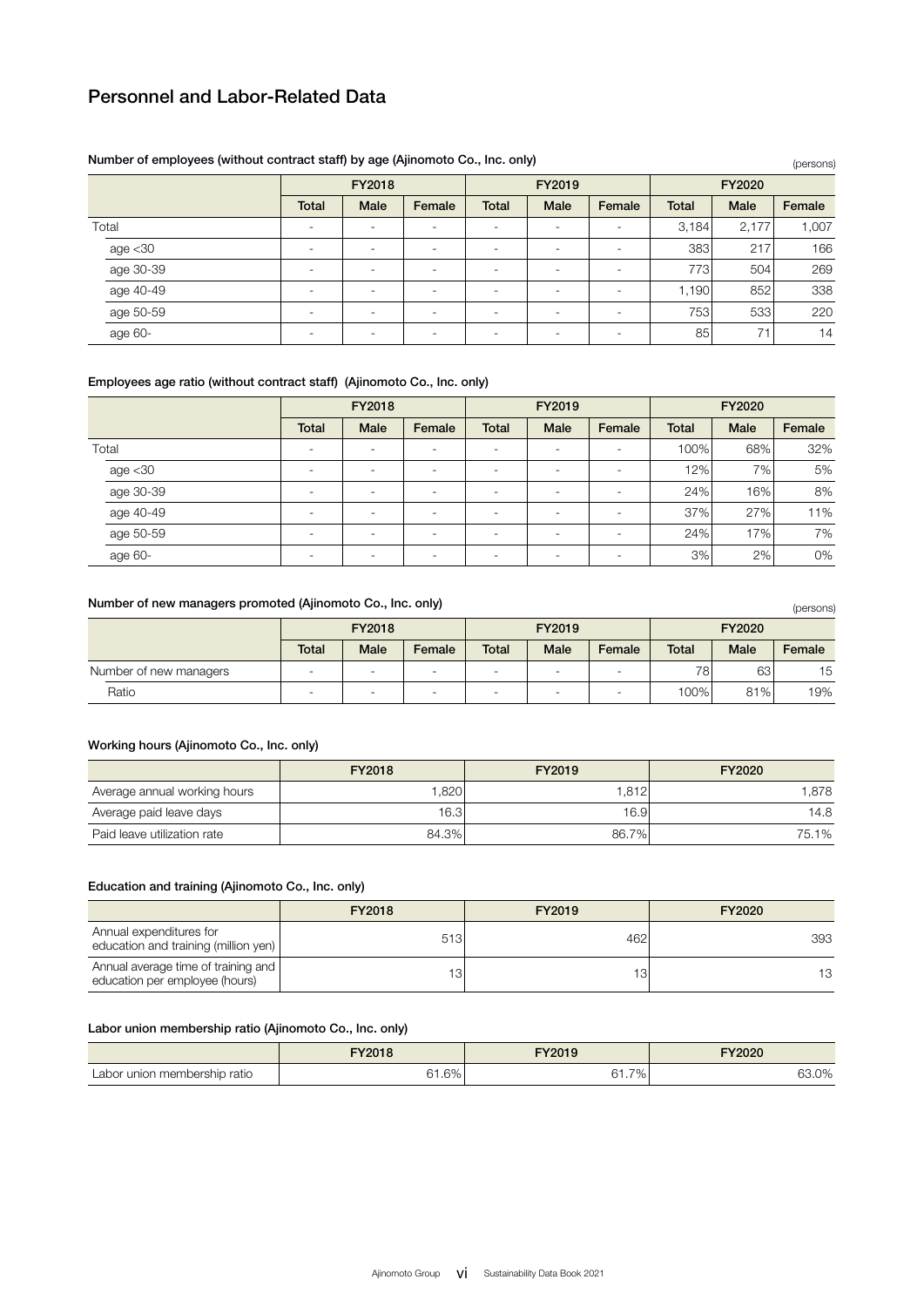# Work-life balance (WLB) -related programs (Ajinomoto Co., Inc. only)

|                                                                                                                        | Program                                                            | <b>Details</b>                                                                                                                                                                                                             |  |  |  |  |  |
|------------------------------------------------------------------------------------------------------------------------|--------------------------------------------------------------------|----------------------------------------------------------------------------------------------------------------------------------------------------------------------------------------------------------------------------|--|--|--|--|--|
| Anywhere office                                                                                                        |                                                                    | Allows employees to work at home or at a satellite office.                                                                                                                                                                 |  |  |  |  |  |
| Super flextime                                                                                                         |                                                                    | Flextime system without setting core time, or a time zone in which working is required, aimed at<br>supporting efficient fulfillment of work duties and improving WLB.                                                     |  |  |  |  |  |
| Hourly paid leave system                                                                                               |                                                                    | Allows employees to take paid leave of up to 40 hours per year in hourly units.                                                                                                                                            |  |  |  |  |  |
| Child care leave system                                                                                                |                                                                    | Allows employees with children who have not yet entered junior high school to take up to 10 days<br>of childcare leave per fiscal year per child.                                                                          |  |  |  |  |  |
| Nursing care leave system                                                                                              |                                                                    | Allows employees to take leaves for 10 days per eligible family member (20 days if there are 2 or<br>more eligible family members)                                                                                         |  |  |  |  |  |
| Volunteer leave system                                                                                                 |                                                                    | Allows employees to take volunteer leave of up to 8 days per fiscal year in case he or she is quali-<br>fied for volunteer work by an NPO, social welfare foundation, or other organization.                               |  |  |  |  |  |
| WLB leave system                                                                                                       |                                                                    | Allows employees to take 3 consecutive days of leave separate from ordinary paid leave (once per year).                                                                                                                    |  |  |  |  |  |
| Refreshment leave system                                                                                               |                                                                    | Allows employees to take rejuvenation leave of 9, 16, 30, and 16 days one time in the age ranges<br>of 25-32, 33-40, 41-48, and 49-56, respectively.                                                                       |  |  |  |  |  |
| Short time work for<br><b>WLB</b> short<br>childcare<br>working hours<br>Short time work for<br>system<br>nursing care |                                                                    | Allows employees to take leave up to 2 hours and 30 minutes per day until the child enters the 4th<br>grade of elementary school.                                                                                          |  |  |  |  |  |
|                                                                                                                        |                                                                    | Allows employees to take leave up to 2 hours and 30 minutes per day to provide care for certain<br>family members until such care is no longer needed.                                                                     |  |  |  |  |  |
| Area application system                                                                                                |                                                                    | Allows employees to request to work in a specific area due to childcare, family care, or other applicable<br>reasons (global employees: no transfer, regional employees: transfer to area different from that when hired). |  |  |  |  |  |
|                                                                                                                        | Temporary retirement<br>for child care                             | Allows employees to take leave until the last day of April following the child's 1st birthday. A total of<br>15 days paid leave is provided.                                                                               |  |  |  |  |  |
| WLB tempo-                                                                                                             | Temporary retirement<br>for nursing care                           | Allows employees to take leave up to 1 year to care for a spouse, parents, or family within the<br>2nd-degree of kinship whom the employee supports.                                                                       |  |  |  |  |  |
| rary retire-<br>ment system                                                                                            | Temporary retirement<br>for infertility treatment                  | Allows employees to take leave once in principle, up to 1 year, to receive advanced reproductive<br>therapy.                                                                                                               |  |  |  |  |  |
|                                                                                                                        | Temporary retirement<br>for accompanying<br>spouse on job transfer | Allows employees to take leave once, for a period between 1 and 3 years, to accompany their<br>spouse on a job transfer that requires the spouse to change residence.                                                      |  |  |  |  |  |
| Re-employment system                                                                                                   |                                                                    | Allows employees to register for re-employment in the event that retirement was unavoidable due to child-<br>birth and newborn care, family and child care, or relocation because of marriage or spouse's job transfer.    |  |  |  |  |  |

## Employee usage of WLB-related programs (Ajinomoto Co., Inc. only)

|                                                                         | FY2018       |                          | FY2019 |                |                | FY2020         |                          |                |          |
|-------------------------------------------------------------------------|--------------|--------------------------|--------|----------------|----------------|----------------|--------------------------|----------------|----------|
|                                                                         | <b>Total</b> | Male                     | Female | <b>Total</b>   | <b>Male</b>    | Female         | <b>Total</b>             | Male           | Female   |
| Parenting leave program                                                 |              |                          |        |                |                |                |                          |                |          |
| Number of users                                                         |              |                          |        |                |                |                |                          |                |          |
| Parenting leave                                                         | 122          | 23                       | 99     | 151            | 40             | 111            | 135                      | 28             | 107      |
| Number of employees newly obtained<br>the right to take childcare leave | 174          | 124                      | 50     | 154            | 104            | 50             | 132                      | 81             | 51       |
| Part-time parenting and work                                            | 154          | $\Omega$                 | 154    | 145            |                | 144            | 141                      |                | 140      |
| Childcare leave                                                         | 18           |                          | 17     | 13             |                | 12             |                          | $\overline{c}$ | 5        |
| Usage ratio                                                             |              |                          |        |                |                |                |                          |                |          |
| Parenting leave                                                         | ٠            | 18.5%                    | 100.0% | ٠              | 38.5%          | 100.0%         | ٠                        | 34.5%          | 100.0%   |
| Average parenting leave usage days                                      |              | 27                       | 365    | ٠              | 16             | 365            | $\overline{\phantom{a}}$ | 12             | 372      |
| Reinstatement rate                                                      | 100.0%       | 100.0%                   | 100.0% | 99.3%          | 100.0%         | 99.0%          | 100.0%                   | 100.0%         | 100.0%   |
| Retention rate                                                          | 100.0%       | 100.0%                   | 100.0% | 100.0%         | 100.0%         | 100.0%         | 100.0%                   | 100.0%         | 100.0%   |
| Other WLB-related programs                                              |              |                          |        |                |                |                |                          |                |          |
| Number of users                                                         |              |                          |        |                |                |                |                          |                |          |
| Nursing care leave                                                      | 12           |                          | 11     |                | $\overline{c}$ | 5              | 6                        | 3              | 3        |
| Nursing care temporary retirement                                       | 3            |                          | 2      | $\overline{c}$ | $\Omega$       | $\overline{2}$ |                          | $\Omega$       | 1        |
| Part-time family care and work                                          |              | $\overline{\phantom{a}}$ | ٠      | ٠              | ٠              | ٠              | $\Omega$                 | $\Omega$       | $\Omega$ |
| Accumulated paid leave                                                  | 79           | 22                       | 57     | 68             | 29             | 39             | 55                       | 22             | 33       |
| Volunteer leave                                                         | 36           | $\overline{\phantom{a}}$ | ٠      | 42             | ٠              | ٠              |                          | ٠              |          |
| Rejuvenation leave                                                      | 160          | ٠                        | ٠      | 105            |                |                | 101                      |                |          |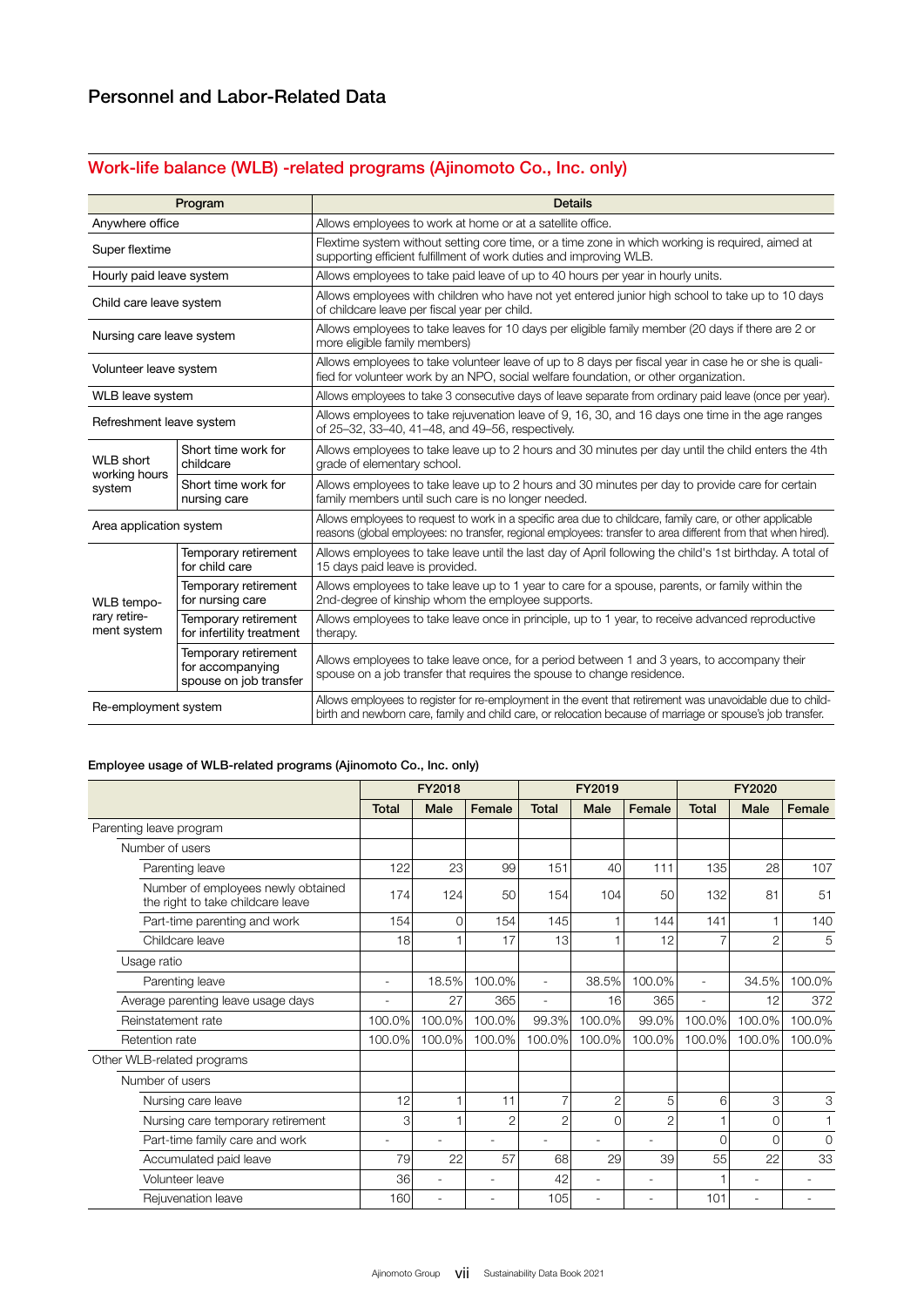## Frequency of serious accidents and accidents with absence

#### Frequency of serious accidents and accidents with absence, and number of accident victims<sup>[1]</sup>

|                                     | FY2016                   | FY2017           | FY2018 | FY2019 | FY2020   |
|-------------------------------------|--------------------------|------------------|--------|--------|----------|
| No. of people (with absence)        | 119                      | 110 <sup>1</sup> | 134    | 118    | 146      |
| No. of people (serious)             | 16                       | 23               | 16     | 22     | 23       |
| Lost-time injury frequency rate     | 1.37                     | .391             | 1.49   | 1.46   | 1.90     |
| Lost-workday rate                   | 0.054                    | 0.021            | 0.018  | 0.005  | 0.117    |
| Occupational illness frequency rate | $\overline{\phantom{0}}$ | -                |        |        | $\Omega$ |

[1] Data from Ajinomoto Foods North America, Inc. and Ajinomoto Istanbul Food Industry and Trade Ltd. Co. were added in fiscal 2017.

## Major accident and incidents $^{[2]}$

|                                                                                                                     | FY2016                  | FY2017                  | FY2018       | FY2019         | FY2020       |
|---------------------------------------------------------------------------------------------------------------------|-------------------------|-------------------------|--------------|----------------|--------------|
| Number of caught-in-machinery accidents (Persons, serious accidents in parentheses)                                 |                         |                         |              |                |              |
| Japan                                                                                                               | 2(1)                    | 1(1)                    | 1(0)         | 1(0)           | 1(1)         |
| Overseas                                                                                                            | 3(0)                    | 9(7)                    | 7(3)         | 5(2)           | 5(1)         |
| Total                                                                                                               | 5(1)                    | 10(8)                   | 8(3)         | 6(2)           | 6(2)         |
| Number of fall accidents (Persons, serious accidents in parentheses)                                                |                         |                         |              |                |              |
| Japan                                                                                                               | 24(2)                   | 14(3)                   | 19(4)        | 12(1)          | 13(1)        |
| Overseas                                                                                                            | 6(1)                    | 9(1)                    | 13(0)        | 10(3)          | 16(1)        |
| Total                                                                                                               | 30(3)                   | 23(4)                   | 32(4)        | 22(4)          | 29(2)        |
| Number of lower back pain accidents (Persons, serious accidents in parentheses)                                     |                         |                         |              |                |              |
| Japan                                                                                                               | $8(3)^{3}$              | $6(4)$ <sup>[3]</sup>   | $9(4)^{3}$   | 3(1)           | 8(1)         |
| Overseas                                                                                                            | $8(1)^{3}$              | 17 $(8)^{\overline{3}}$ | $7(3)^{3}$   | 9(0)           | O(0)         |
| Total                                                                                                               | 16 $(4)^{\overline{3}}$ | $23(12)^{3}$            | 16 $(7)^{3}$ | 12(1)          | 8(1)         |
| Number of serious accidents (excluding commuting accidents) (caught-in-machinery and fall accidents in parentheses) |                         |                         |              |                |              |
| Japan                                                                                                               | 8(3)                    | 6(4)                    | 9(4)         | 6(1)           | 8(2)         |
| Overseas                                                                                                            | 8(1)                    | 17(8)                   | 7(3)         | 15(5)          | 15(2)        |
| Total                                                                                                               | 16(4)                   | 23(12)                  | 16(7)        | 21(6)          | 23(4)        |
| Number of serious commuting accidents                                                                               |                         |                         |              |                |              |
| Japan                                                                                                               | 4                       | 3                       | 3            | 3              | 0            |
| Overseas                                                                                                            | 5                       | 16                      | 10           | $\overline{7}$ | 8            |
| Total                                                                                                               | 9                       | 19                      | 13           | 10             | $\,8\,$      |
| Number of fatal accidents                                                                                           |                         |                         |              |                |              |
| Japan                                                                                                               | 0                       | 0                       | 0            | 0              | 0            |
| Overseas                                                                                                            | 0                       | 0                       | $\Omega$     |                |              |
| Total                                                                                                               | 0                       | 0                       | 0            | 1              | $\mathbf{1}$ |

[2] Data from Ajinomoto Foods North America, Inc. and Ajinomoto Istanbul Food Industry and Trade Ltd. Co. were added in fiscal 2017.

[3] Corrections have been made as a result of review of totals.

## Number of hotline (whistleblowing) reports<sup>[4]</sup>

|                                 | FY2016 | FY2017          | FY2018 | FY2019 | FY2020 |
|---------------------------------|--------|-----------------|--------|--------|--------|
| Human rights, harassment        | 33     | 28              | 47     | 45     | 50     |
| Hiring, working condition       | 4      | 14              | 21     | 19     | 36     |
| Quality, environment            |        |                 |        |        |        |
| Irregularity                    |        |                 |        |        |        |
| Social manners, ethics          |        |                 |        | 10     | 29     |
| Proper job performance          |        | 13 <sub>1</sub> | 20     |        | 45     |
| Other                           |        |                 |        |        |        |
| Total number of hotline reports | 69     |                 | 98     | 93     | 170    |

[4] Multiple issues reported in some cases.